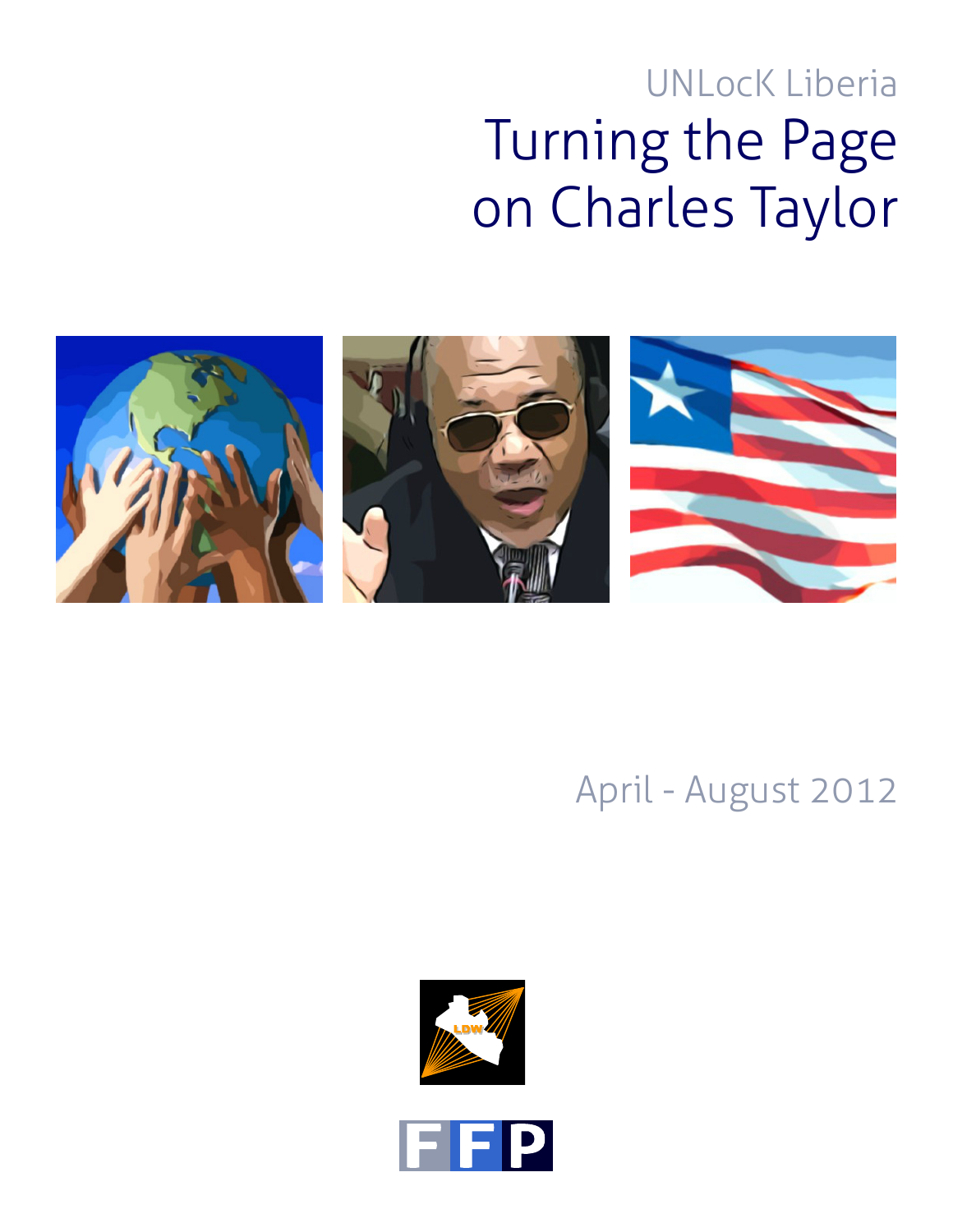

Founded in 1957, the Fund for Peace is an independent, nonpartisan, 501(c)(3) non-profit research and educational organization that works to prevent violent conflict and promote sustainable security. We promote sustainable security through research, training and education, engagement of civil society, building bridges across diverse sectors, and developing innovative technologies and tools for policy makers. A leader in the conflict assessment and early warning field, the Fund for Peace focuses on the problems of weak and failing states. Our objective is to create practical tools and approaches for conflict mitigation that are useful to decision-makers.

Copyright © 2012 The Fund for Peace.

All rights reserved. No part of this publication may be reproduced or transmitted in any form or by any means without prior written consent from The Fund for Peace.



The Fund for Peace Conflict Early Warning and Assessment Produced in partnership with Liberia Democracy Watch



UNLocK Reports Series Editors **Kendall Lawrence Nate Haken Patricia Taft**

Report Written by **Nóra Loncsár** 

The Fund for Peace Publication **FFP : CULRR1214** (Version 11F) Circulation: PUBLIC

The Fund for Peace 1720 I Street NW 7th Floor Washington, D.C. 20006

T: +1 202 223 7940 F: +1 202 223 7947

**www.fundforpeace.org**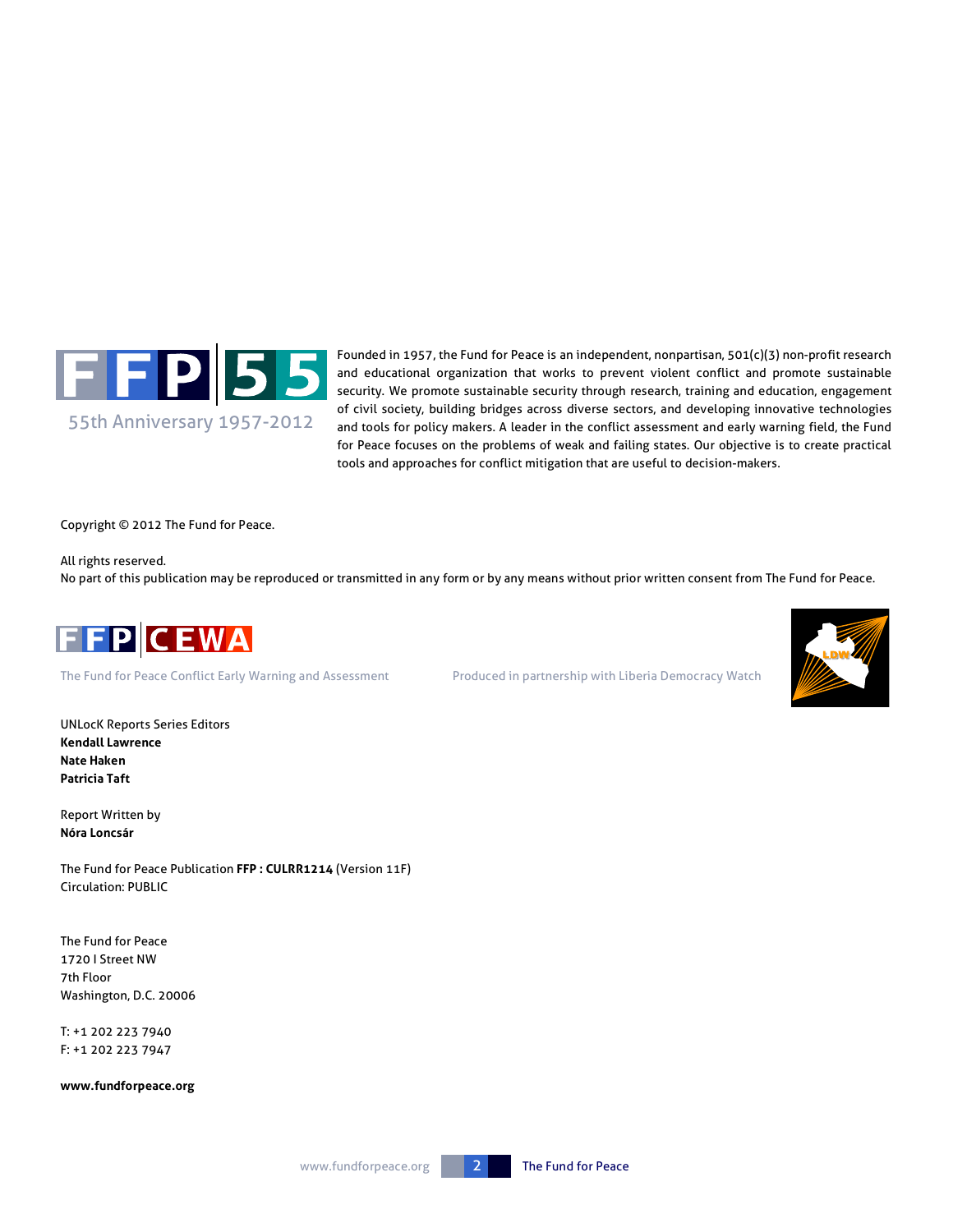

## UNLocK Liberia Bomi and Grand Gedeh

**THE On April 26, 2012, the International** Criminal Court convicted Liberia's former president Charles Taylor for his role in the commission of crimes against humanity during the war in Sierra Leone in the 1990s. For Sierra Leone, this brought a dark chapter to a close — and for Liberia as well.

From 1989 to 1990, Charles Taylor and Prince Johnson fought to overthrow then-president Samuel Doe. After Johnson captured and killed Doe (sipping a Budweiser as he chopped off his ears), he and Taylor fought a bloody war for control of Monrovia. Taylor eventually took power, but the country was plunged into a civil war that lasted until 2003 when peacekeepers were deployed and Taylor was exiled to Nigeria.

Researchers from The Fund for Peace (FFP) and Liberia Democracy Watch (LDW) were present in Gbarnga, Taylor's erstwhile base of operations, for a conflict assessment workshop on the day of the conviction. Riot police and UNMIL forces were deployed en masse, standing by in the event of protest. However, time had apparently passed Taylor by. People went about their businesses. "It's over," one person said.

Charles Taylor's chapter may be closed but the echoes of history still remain a decade after the end of the war. Prince Johnson is now Senator of Nimba County. The same ethnic tensions that contributed to the outbreak of war still exist today. For much of the country beyond Monrovia, the government is a faint and distant idea. Basic infrastructure and public services are few. According to the October 2012 report of the International Monetary Fund, Liberia is the fifth poorest country in the world. $1$ Unemployment, especially among the youth,

is very high. In the absence of the rule of law, mobs and communities take justice into their own hands. At the border with Côte d'Ivoire (from whence Taylor originally launched his rebellion against Doe) armed groups and mercenaries are reportedly active at the local level. Sustainable human security has not yet taken hold in Liberia. As the United Nations Mission in Liberia (UNMIL) continues to draw down, the continued weakness of the police and army has raised real concerns over whether the government is ready to take ownership of the country's security when the mission finally departs.

This report is not a comprehensive political risk assessment of the likelihood of conflict onset in Liberia. Rather, it is a snapshot of the priorities and concerns of a local civil society network living in communities across Liberia's 15 counties. Over the last five years, this network has been regularly taking the pulse of the country, gathering and coding incidents that indicate the risk of human insecurity from their point of view. This report reflects the social, economic, political, and security factors that must be managed for a peaceful and prosperous future.

The most frequently reported category of incidents between April and August was Insecurity (which includes murder, assault, robbery, rape, and violent protests, as well as attacks by public security forces and armed gangs). These concerns over human security highlight the weaknesses of the Liberian National Police, which lacks the capacity, financial resources and personnel to effectively deal with the current security and evolving security concerns. There is only one police officer for every 850 Liberian citizens and the visibility of the national police is especially low in rural areas.<sup>2</sup>

### Introduction

| Methodology                     |    |
|---------------------------------|----|
| <b>National Level Analysis</b>  | 5  |
| <b>Indicator Trends</b>         | 6  |
| County-Level Analysis           | 7  |
| Looking Ahead                   | 10 |
| <b>About The Fund for Peace</b> | 11 |
| About Liberia Democracy Watch   | 11 |

The second-most frequently reported category of incidents between April and August, 2012, was Pressures on Effective Governance. By many accounts, corruption is a big problem in Liberia. Cases of corruption by public security forces and government to include embezzlement, nepotism, mismanagement of development funds and malfeasance in the justice system—were widely recorded. Recently, Laymah Gbowee, the fellow Nobel Peace Prize laureate of Ellen Johnson Sirleaf, decided to leave the government claiming that the President failed to adequately tackle the issue of corruption in her government.<sup>3</sup> President Sirleaf has been accused of nepotism in the past, when three of her sons were allocated prominent government positions. Additionally, after a steady improvement on the Corruption Perceptions Index, in 2011 Liberia's score worsened for the first time since 2007.<sup>4</sup> Further indicative of challenges with respect to state legitimacy and effective governance, there were numerous protests and strikes throughout the country in response to various issues, including land grabbing, police checkpoints, low salaries and the perceived unlawful detention of suspects.

The third-most often reported category of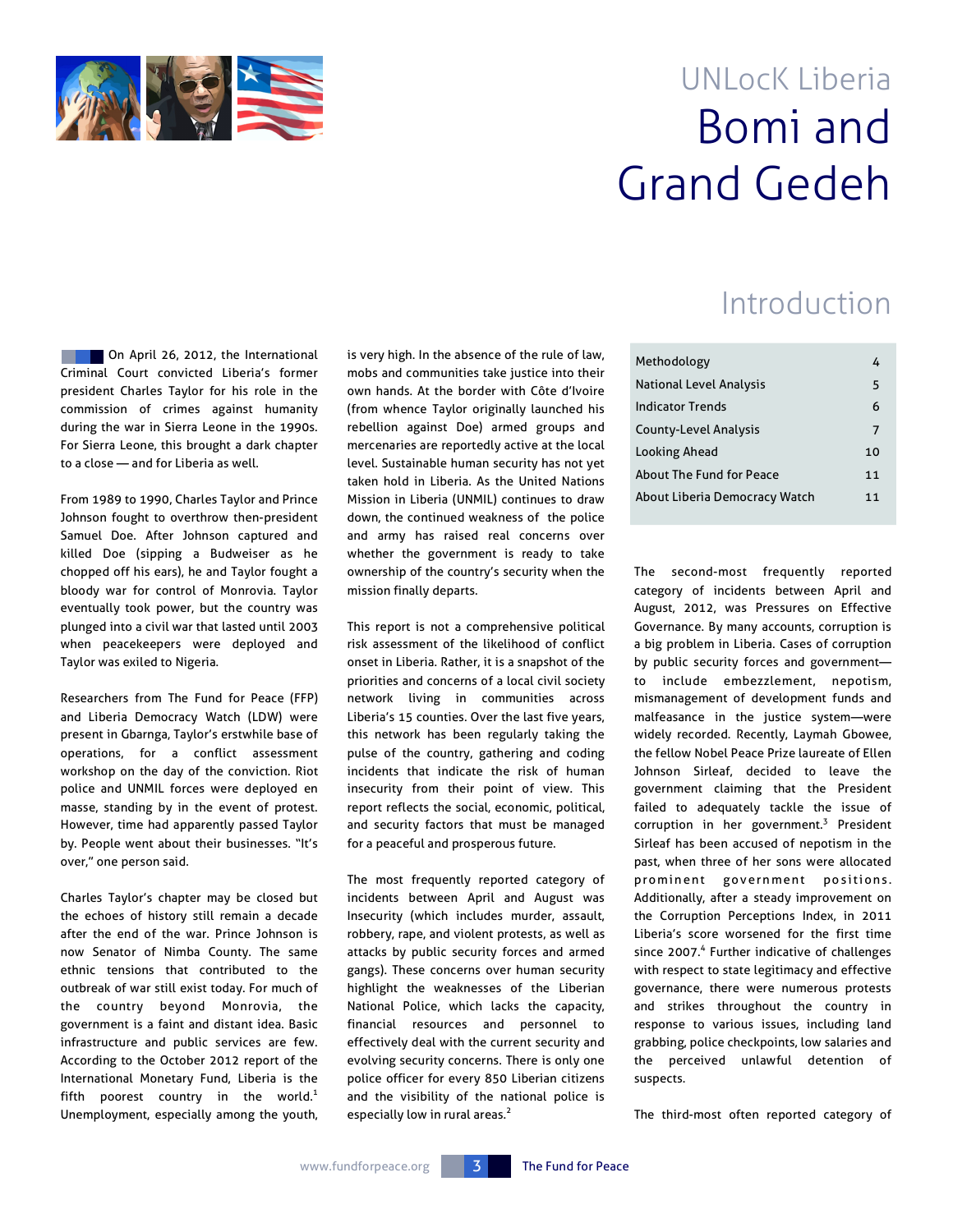incidents related to human rights violations. Sexual violence (particularly the rape of children and teenage girls) and abuses committed by teachers, were among the most often documented cases. Other human rights related incidents in this reporting period included domestic violence, violation of the rights of the accused and forced displacement.

Finally, a significant proportion of the reported incidents were related to land competition, which on several occasions led to violence. In the construction of roads and private projects there is frequently confusion over efficient and appropriate compensation to land owners and residents who are to be displaced as a result.

There are also land disputes between individuals and between communities. One of the main sources of these disputes is the complex legal systems that govern land ownership in Liberia, as the same piece of land often falls under both customary and statutory law, creating competing claims of ownership. These cases are hard to settle as most Liberians lack proper documentation and while a land registry does exist,, it has not been maintained since the outbreak of the war, rendering it largely useless. Other land disputes have their origin in the civil war, when combatants captured — or were given — the land of those who fled as a reward for their participation in the conflict. As refugees are gradually returning to Liberia, they often find their property occupied, creating tensions in the community.

Furthermore, this latter type of conflict frequently has an ethnic dimension, since given the dynamics of the Liberian civil war — the ex-combatants and returnees often belong to different ethnic groups. For instance, in Nimba County, the Gio and Mano people fought on the side of former President Charles Taylor, while those who fled mostly belong to the Mandingo ethnic group. Therefore, the increased prevalence of these conflicts not only indicates that the reforms and policies that the government has put in place to address land disputes are slow to show results, but also highlights the urgent need for a comprehensive reconciliation program among the various tribal and ethnic groups.

- 1 International Monetary Fund (2012). World Economic Outlook Database: October 2012 Edition. Retrieved from http://www.imf.org/external/pubs/ft/ weo/2012/02/weodata/index.aspx.
- 2 Mackay, M (2012, October 11). Nobel Peace Prize winner rips fellow laureate over corruption. CNN. Retrieved from http://www.cnn.com/2012/10/11/world/africa/ nobel-peace-prize-leymah-gbowee/index.html.
- 3 Transparency International (2011). Corruption Perceptions Index. Retrieved from http://www.transparency.org/research/cpi/overview.
- 4 Search for Common Ground/Talking Drum Studio and SIPRI (2011). Security Sector Reform in Liberia. Retrieved from http://www.sfcg.org/programmes/liberia/pdf/ Liberia%20SSR%20Report.pdf.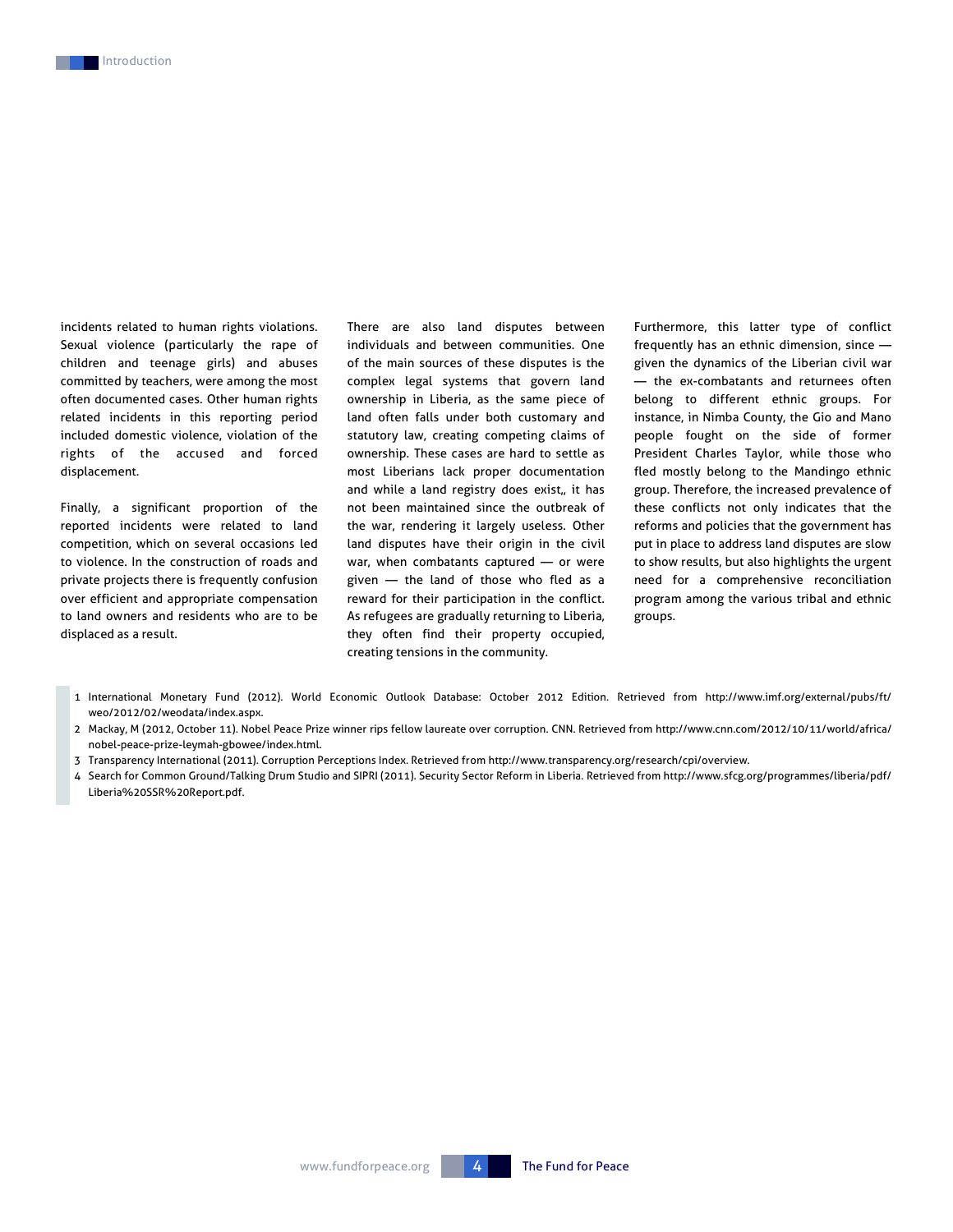

## UNLocK Liberia Methodology

From March 2010 to August 2012 FFP conducted 14 conflict assessment workshops in Liberia in partnership with LDW. In Bong, Bomi, Grand Bassa, Grand Gedeh, Nimba, and Lofa Counties, as well as Monrovia, individuals and civil society organizations have been trained in a conflict assessment methodology utilizing FFP's Conflict Assessment System Tool (CAST) framework. The CAST framework was then adapted for relevance through a consultative and participatory process and tailored to the local conflict landscape, resulting in the UNLocK framework with eight indicators. The framework is applied by the network of local civil society representatives to assess, anticipate, and take actions to prevent violent conflict.

Since the UNLocK Early Warning System was established in 2008, participants have been submitting incident reports to a passwordprotected database organized by date, location and indicator. These incident reports are then compiled to generate an image of the conflict landscape in Liberia which is then used to anticipate and respond to the major pressures that could lead to conflict. In the short term, this information acts as a warning, allowing people to avoid potential conflict zones. More broadly, this information can be used by government and civil society to inform conflict sensitive approaches to development and policy. As of this publication, over 1,800 incident reports had been filed representing participation from at least 100 civil society organizations.

UNLocK has focused on two counties in Liberia for this report due to several reasons. FFP staff traveled to Liberia in July 2012, and held an UNLocK workshop in Bomi County, and saw many of these pressures still reflected. Grand Gedeh has been included due to its proximity to Cote d'Ivoire and increased reports of rising tensions from UNLocK network participants in the county, as well as from findings from LDW visitations. In particular, there have been reports of armed groups in the area.

### About the Report

The 8 UNLocK indicators for which data is sought include social, economic, and political/military pressures on the state:

#### **Social and Economic Indicators**

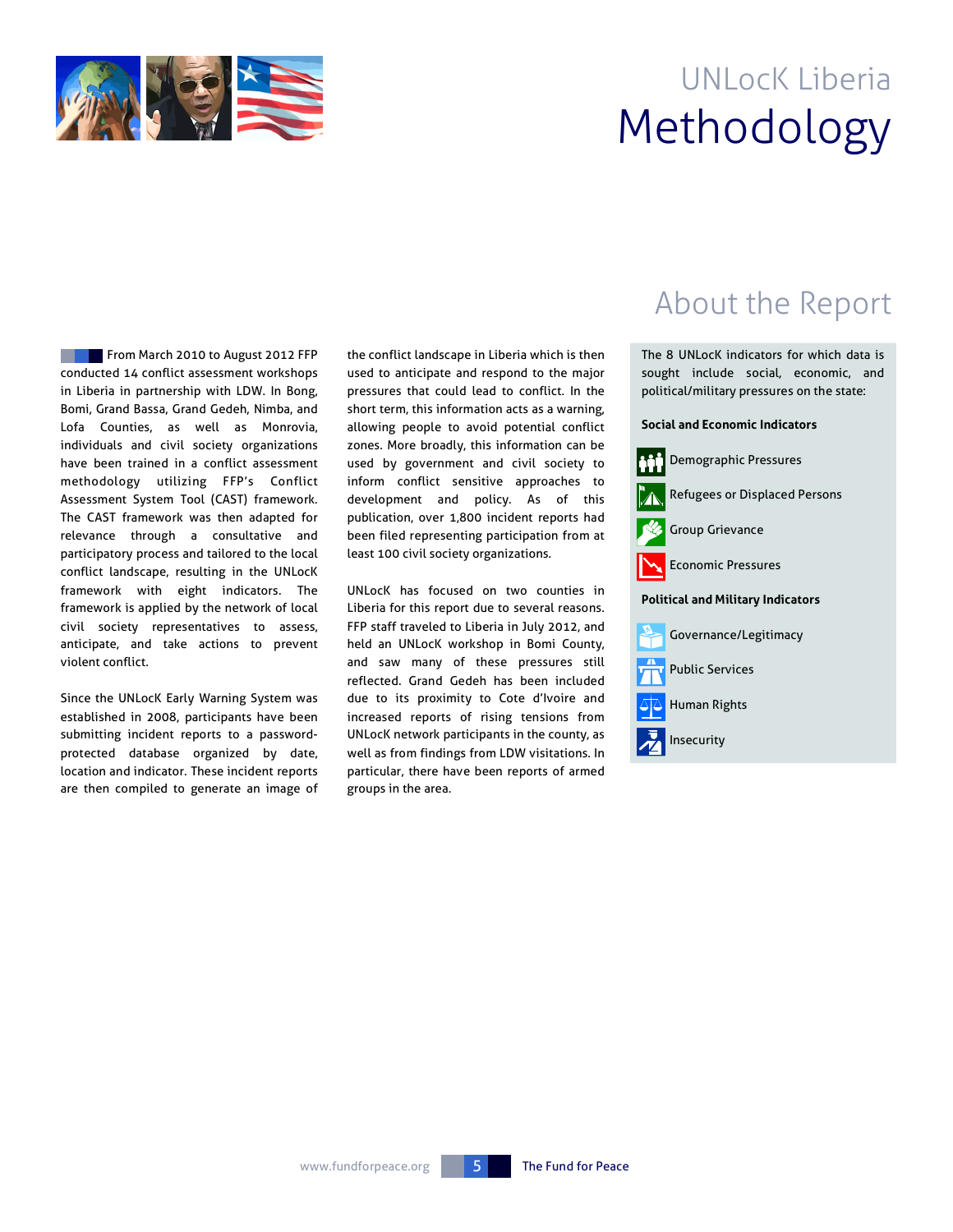

## UNLocK Liberia Indicator Trends

### Comparative Periodic Analysis: Indicator Trends

**As with previous UNLocK Liberia** publications, this one focuses on two counties for a more detailed review. In this case, because of the relative richness of the data in these two counties over this five month period, and because of the risk factors highlighted in the data, this report focuses on Grand Gedeh and Bomi counties. Regarding human insecurity, Grand Gedeh was of heightened concern because of the continued existence of a large Ivorian refugee population which strains limited resources, armed activities across the border with Cote d'Ivoire, and the deplorable state of the roads which virtually isolates the county from the rest of the country during the rainy season. In Bomi, there were many complaints by respondents about eviction and the demolition of homes in the course of government development projects . Bomi is also host to a large UNMIL base and its heavy reliance on UNMIL for even basic public services and security highlighted the inability of the government to expand its reach even a short 70 kilometers outside of the capital, raising real concerns for exacerbated pressures when the mission finally withdraws.

#### Reports by Indicator: April to August 2012

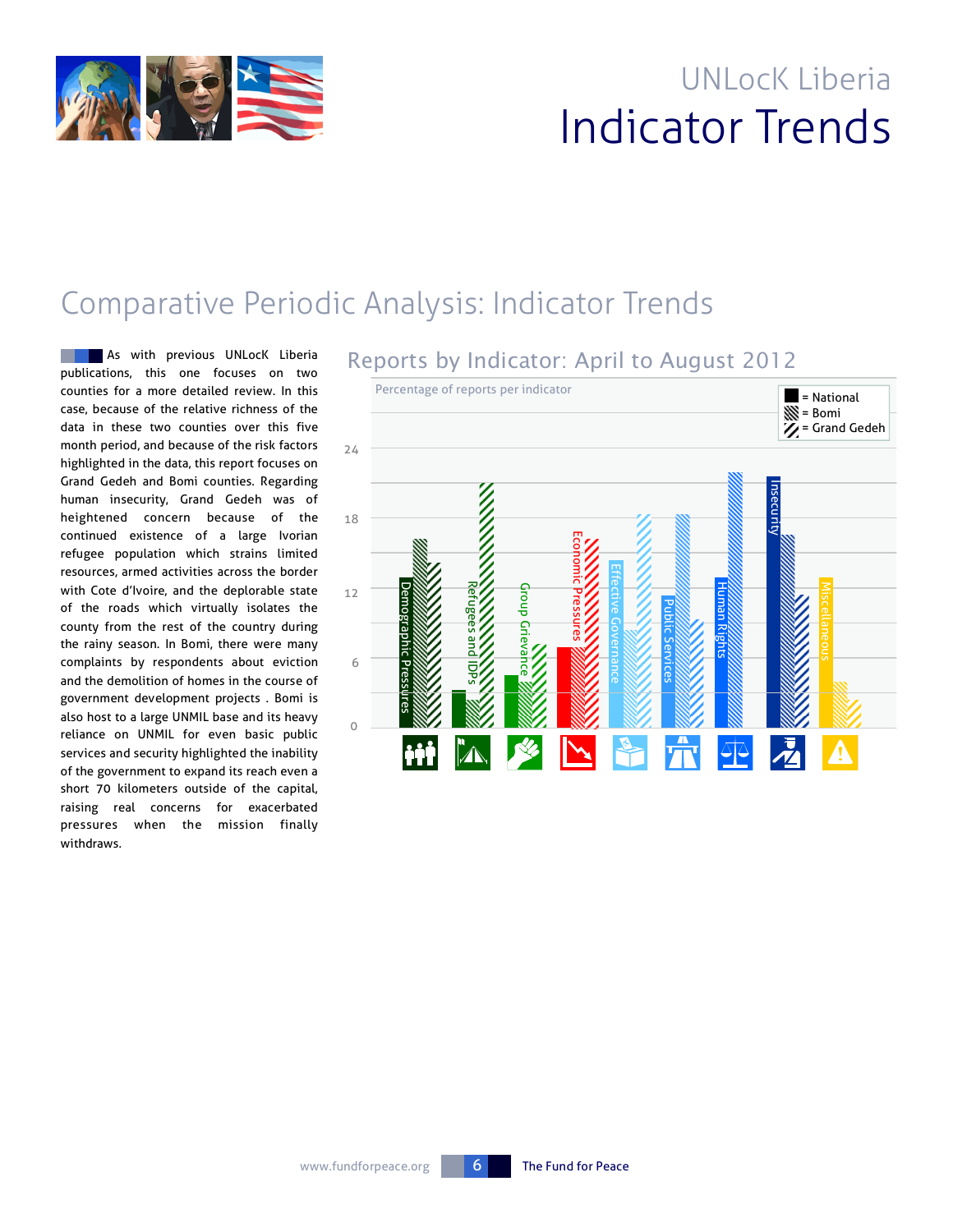

## UNLocK Liberia County-Level Analysis

#### **NORTH** Although Grand Gedeh is geographically the second-largest county of Liberia, its population only constitutes 3.6 percent of the total population. It is situated at the southeast of the country and consists of eight districts: B'Hai, Gbao, Glio-Twarbo, Puto, Gboe-Ploe, Konobo, Tchien and Cavalla. Over 96 percent of its people are Khran speakers (as was deposed President Samuel Doe) and the county also hosts people from the Sapo, Bassa and Kpelle ethnic groups.

Grand Gedeh is rich in natural resources, especially in timber and gold, and it had a booming mining and logging industry before the Liberian civil war. However, the civil war and the subsequent sanctions on timber exports badly hurt these industries, which are still struggling to recover, leaving many people unemployed. Furthermore, the war destroyed the limited existing infrastructure adding to the development challenges of the county.

Due to its proximity to Côte d'Ivoire, Grand Gedeh was and is significantly affected by the various conflicts in the neighboring state. Most notably, problems related to the living conditions of refugees, including inadequate food supply and transportation challenges, were the most often reported incidents in this period. Moreover, reports were also compiled regarding the continued presence of armed groups in the county who may be training and recruiting individuals inside of Liberia.

The second-most reported indicator in the county was the lack of effective and legitimate governance. A large number of incident reports centered on continued economic pressures, particularly illicit economic activities, such as drug trafficking. Because of Grand Gedeh's isolation and the poor conditions of the roads leading to the county, the cost of fuel and commodities is higher than in the rest of the country. This causes increased tension, particularly between Liberians and the refugee communities. UNLocK participants also reported frustrations about the awarding of land to companies for resource extraction and other projects.



### About Grand Gedeh County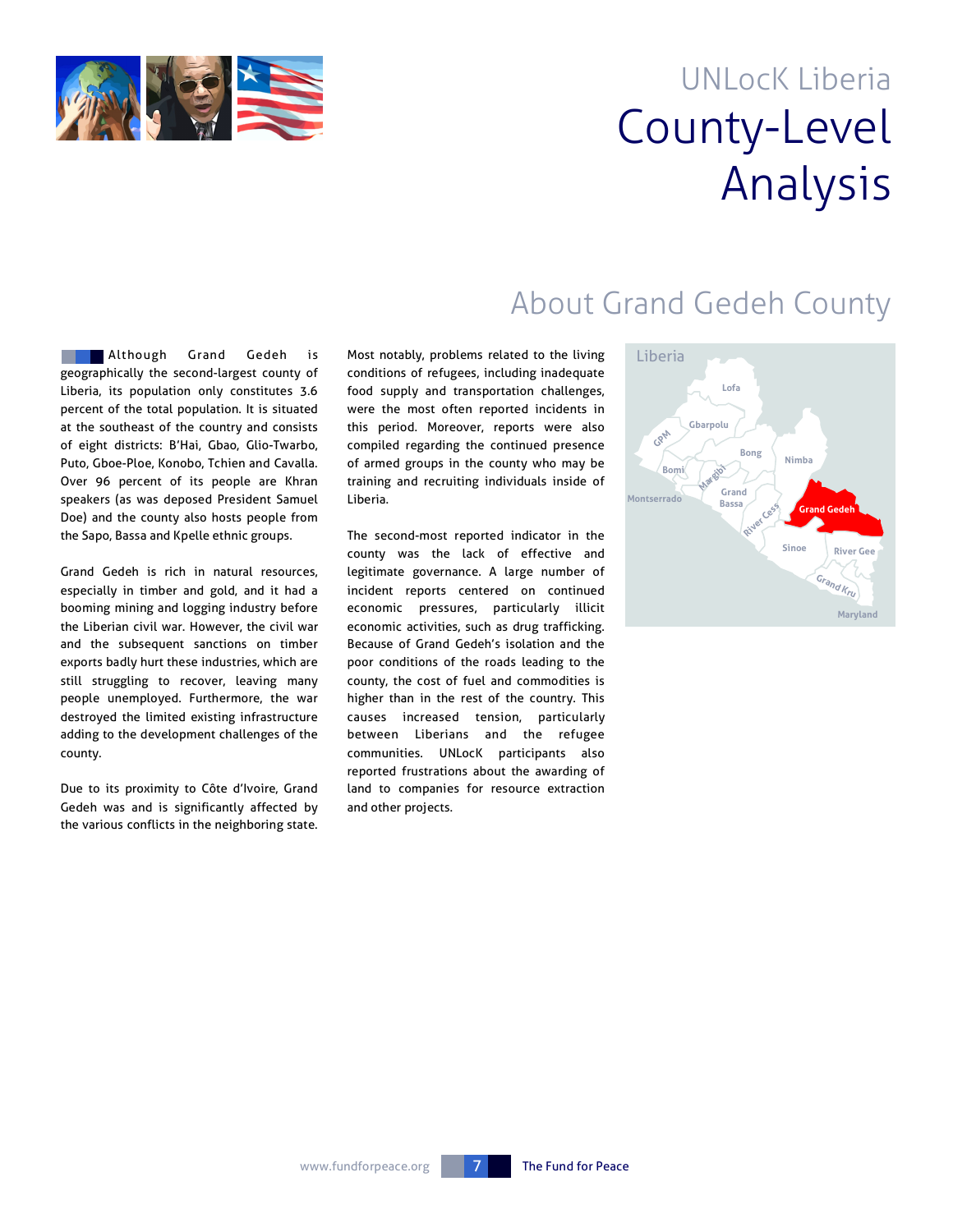

**Bomi** is the second-smallest county in Liberia with a population of 84,119. It is situated at northwestern part of country and has four administrative districts: Dowein, Klay, Senjeh and Suehn Mecca. Its population mostly belongs to the Gola, Dei, Mandingo and Kpelle ethnic groups, with 60 percent being Muslim and 40 percent Christian.

As was true in Grand Gedeh County (where Samuel Doe was born), the civil war had a devastating impact on Bomi. Due to its proximity to Monrovia, many of the fighting factions launched their operations from Bomi, for example the Liberians United for Reconciliation and Democracy (LURD) rebel faction that was ultimately responsible for forcing Taylor into exile. The war not only destroyed the county's infrastructure and healthcare system, but also contributed to the stagnation of agricultural activities, iron ore mining and timber production, sectors which had flourished before the war.

Concerns over infrastructure and public services were also reflected in the UNLocK reports, as this was the second-most reported indicator between April and August. For instance, there were reports that the poor condition of roads, especially during the rainy season, hinders trade and prevents access to healthcare, while a polluted and inadequate water supply has led to intra-communal conflicts and cholera outbreaks. Additionally, problems with the healthcare system including corruption, low salaries and

### About Bomi County

inadequate capacity — were widely reported. Finally, an overall shortage of teachers and opportunities for receiving higher education has reportedly prompted many young people to migrate to other parts of the country, particularly Monrovia, or abroad, resulting in significant brain drain.

Human rights violations, which were the most often reported incidents, constitute another considerable problem in Bomi. In line with the national trend, sexual violence against small children and teenagers was widely reported, along with cases in the education system where teachers forced female students to have sex in exchange for better grades. Besides the health and social consequences for women, sexual violence reflects a breakdown in the rule of law, which is among the most serious drivers of human insecurity over the long term and needs to be addressed. Other human rights violations in this reporting period included incidents related to child abuse, child labor, restrictions of the freedom of speech and the violation of the rights of detainees.

UNLocK reports also highlighted land competition as a major problem in Bomi. Incidents related to land disputes between individuals and communities, and as a result of infrastructure projects which resulted in the eviction of residents. Lastly, concerns over unemployment, inflation, poverty, drug abuse and biases in the justice system were also noted.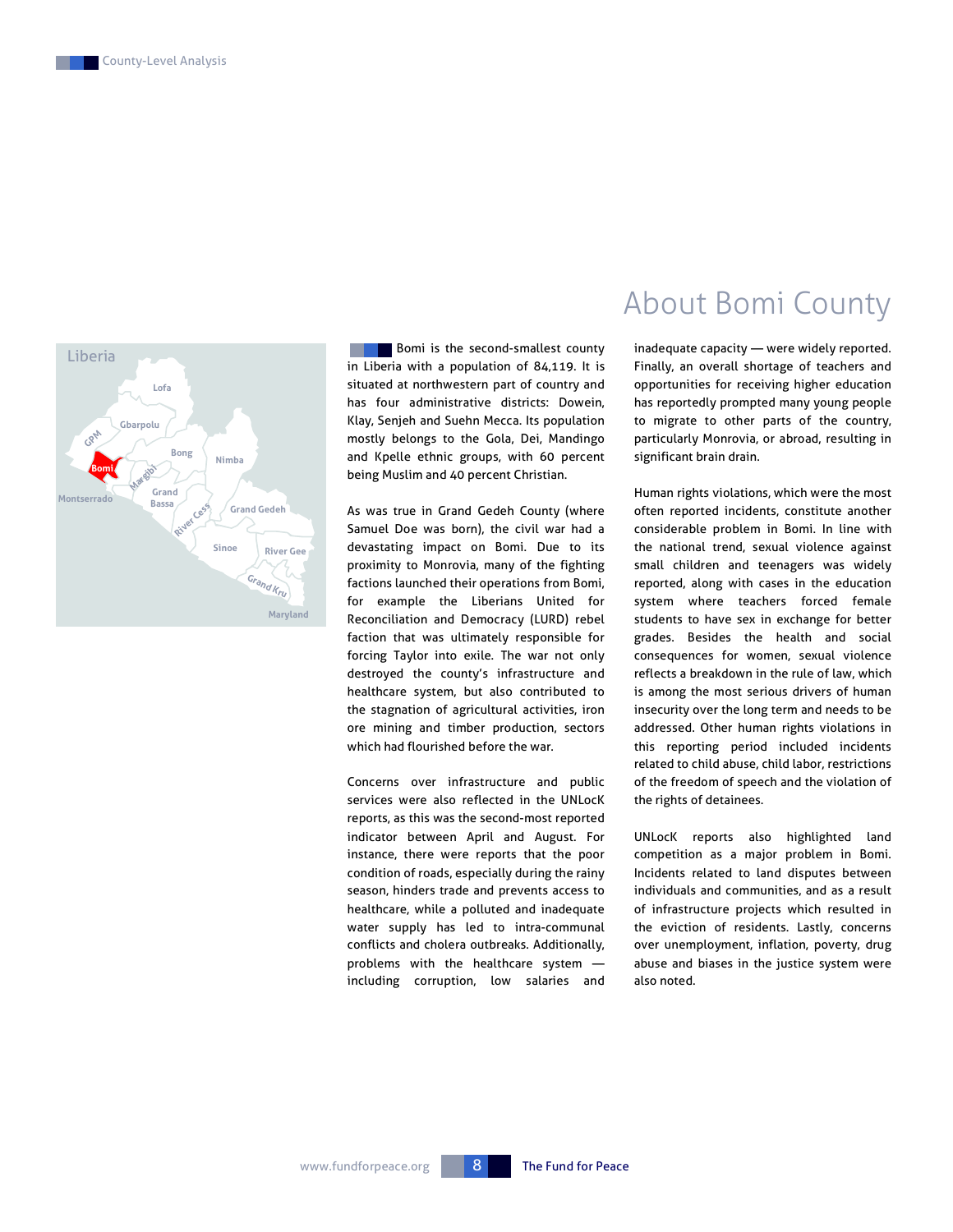### Grand Gedeh Timeline: UNLocK Incident Reports 2012



### Bomi Timeline: UNLocK Incident Reports 2012

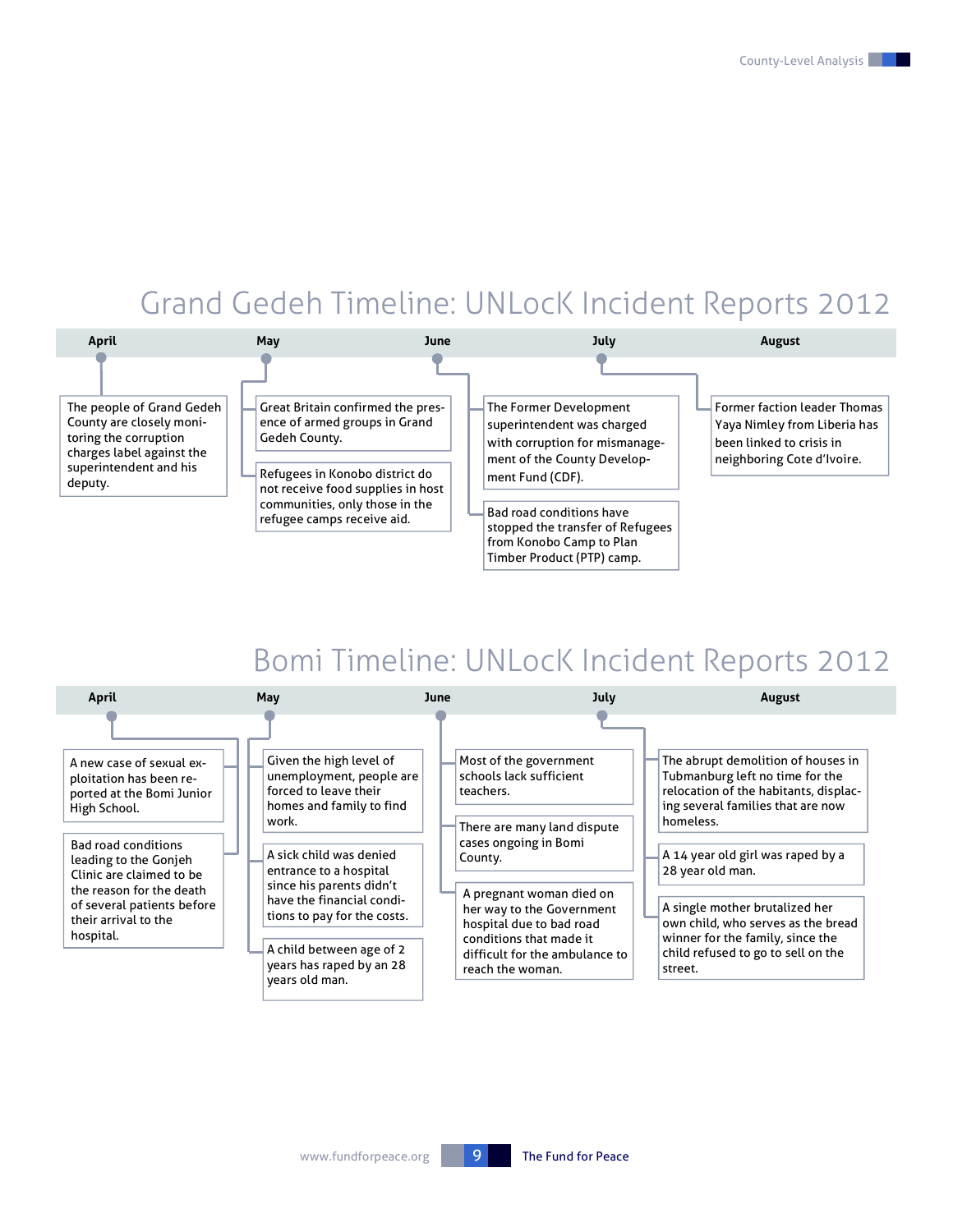

## UNLocK Liberia Conclusion

**Liberia has made some significant** progress over the near-decade since fighting ceased and a fragile peace was restored. This progress includes the successful holding of two national elections with only minor violence reported, the ambitious reconstruction of the capital and the opening of the country for direct foreign investment. In addition, Liberians themselves have made progress in healing the divisions that kept their country locked in a seemingly interminable cycle of violence for nearly a decade and a half. Ethnic and religious cleavages, which were exploited and exacerbated by warlords like Taylor and Doe, have gone a long way towards being healed with most Liberians desiring peace and stability more than a return to war.

However, despite these achievements, there remain several factors that could fuel a return to instability, particularly in Bomi and Grand Gedeh counties. As noted above, while the government has declared its intention to rapidly extend public services outside of the capital, it has been very slow in doing so. Most Liberians, even in a county as close to

the capital as Bomi, still do not have regular access to safe drinking water, education, and basic medical services. In addition, the extremely poor capacity of the police and judicial system has deeply undermined the legitimacy of the government, which more and more Liberians are coming to see as corrupt and inadequate. This leads to real fears that when UNMIL pulls out of the country there will be a security gap that may lead to the resumption of fighting, particularly over access to basic goods and services.

As highlighted in the Grand Gedeh example above, another concern to Liberia's security is the insecurity of its neighbors, particularly Côte d'Ivoire. In a county like Grand Gedeh, which in the past has been used as a base for the launching of insurgencies both within Liberia itself and also Côte d'Ivoire, tensions continue over border insecurity and resource competition. In addition, the isolation of that particular county from the rest of the country often drives a deeper sense of abandonment and disregard by the government in Monrovia. These factors will need to be

### Looking Ahead

given serious attention in the coming year, particularly if Côte d'Ivoire becomes unstable again, as there is the possibility of such instability dragging Liberia into conflict again.

Finally, although Liberia has come a long way from the gross human rights abuses experienced during the Taylor period, there is still a fundamental lack of human security pervasive throughout the country and in these two counties in particular. Rape, child abuse, and other forms of sexual violence are prevalent and are becoming more so. These are fueled by the overall lack of a police presence to prevent or respond to such crimes and the judiciary to prosecute and adjudicate them. Without rapid government investment into cleaning up corruption and building the capacity of these two fundamental sectors, most everyday Liberians will continue to mistrust the leadership in Monrovia and the ability of their country to become stable and democratic absent outside assistance.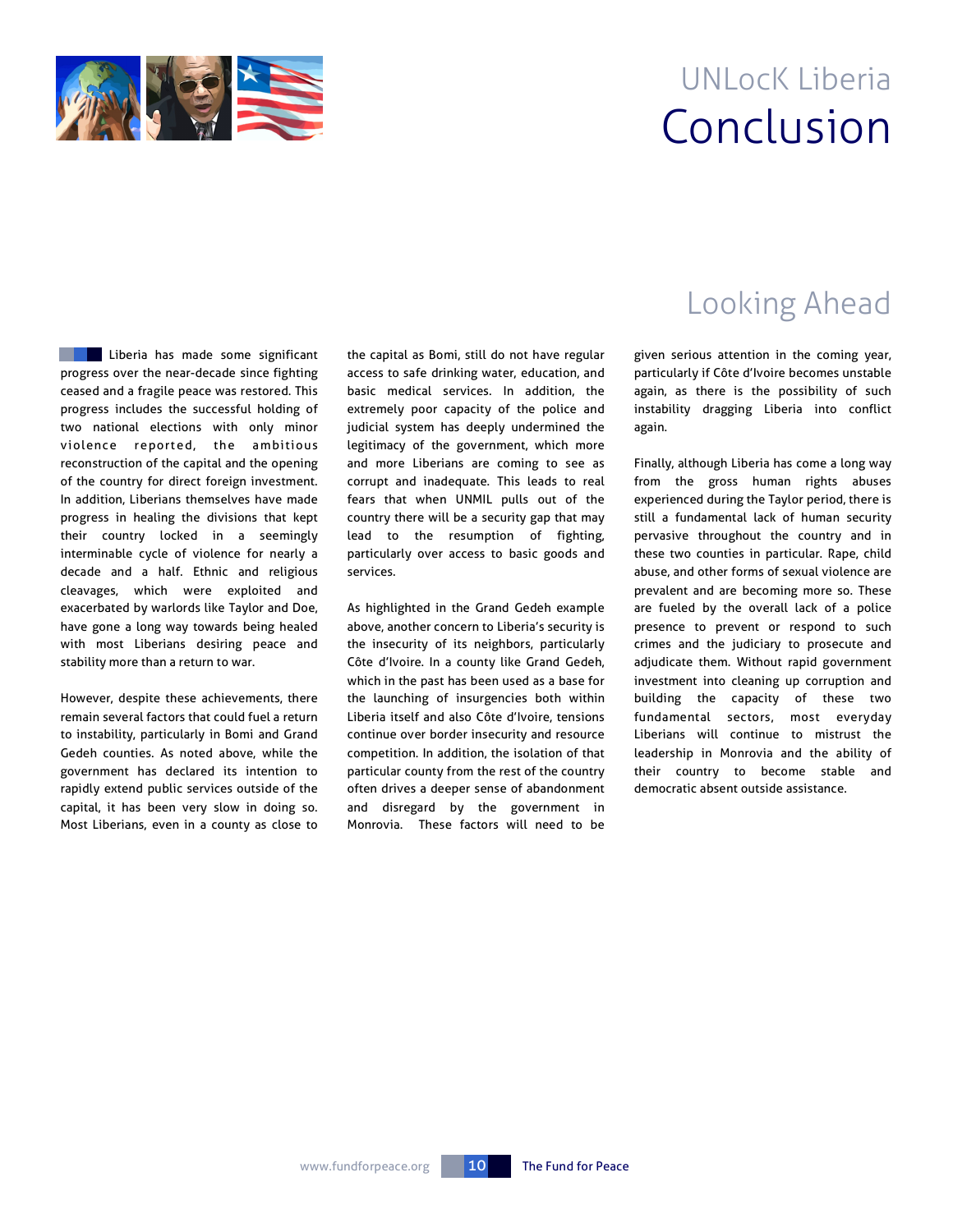



## About The Fund for Peace

**The Fund for Peace is an** independent, nonpartisan, 501(c)(3) nonprofit research and educational organization that works to prevent violent conflict and promote sustainable security.

We promote sustainable security through research, training and education, engagement of civil society, building bridges across diverse sectors, and developing innovative technologies and tools for policy makers.

A leader in the conflict assessment and early warning field, the Fund for Peace focuses on the problems of weak and failing states. Our objective is to create practical tools and approaches for conflict mitigation that are useful to decision-makers.

The Fund for Peace adopts a holistic approach to the issues stemming from weak and failing states. We work at both the grassroots level with civil society actors and at policy levels with key decision makers. We have worked in over 50 countries with a wide range of partners in all sectors: governments, international organizations, the military, nongovernmental organizations, academics, journalists, civil society networks, and the private sector.

The Fund for Peace offers a wide range of initiatives focused on our central objective: to promote sustainable security and the ability of a state to solve its own problems peacefully without an external military or administrative presence. Our programs fall into three primary thematic areas:

- Conflict Early Warning and Assessment;
- Transnational Threats; and
- Sustainable Development, Sustainable Security.



55th Anniversary 1957-2012

www.fundforpeace.org

### About Liberia Democracy Watch

**Liberia Democracy Watch was** established in late 1996 in the build up to the 1997 elections in Liberia. The organization was founded by a group of university graduates who envisioned a society devoid of socio-political abuses, corruption and the waning respect for the rule of law. As part of its first engagement, LDW was a founding member of the elections observatory group: Liberia Elections Observers Network (LEON), a

collection of local elections observer groups funded by the National Democratic Institute (NDI) which comprised the Catholic Justice and Peace Commission (JPC), FOCUS and many other local organizations. Between 1997 and 2005, Liberia was wrought with socio-political and economic abuses necessitating the shift of focus to human rights and related issues.



www.liberiademocracywatch.org